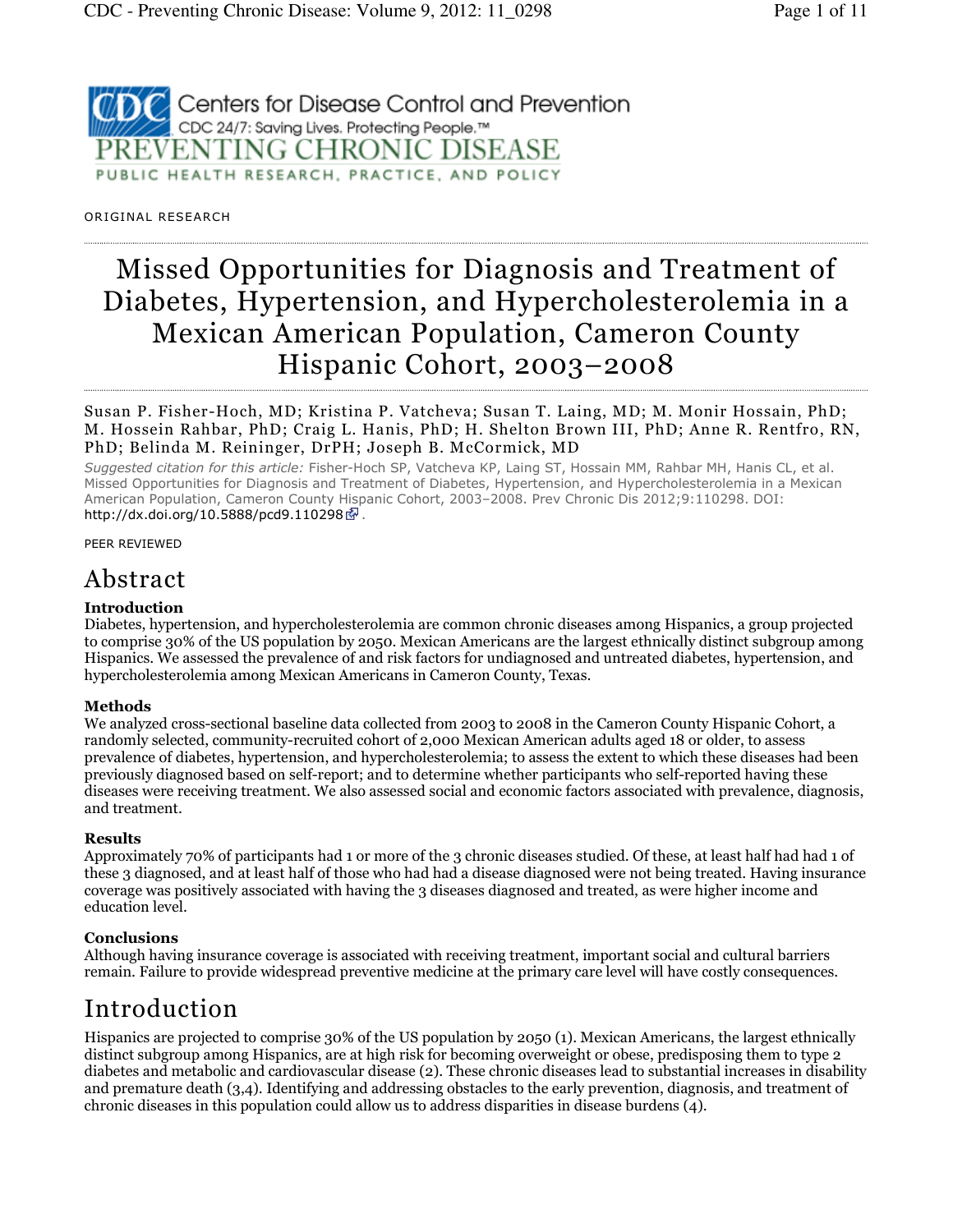Approximately 50% of Mexican Americans residing on the United States border with Mexico are obese, compared with 39.3% of Mexican Americans nationally (2,4). In 2006, the American Diabetes Association estimated prevalence of diabetes among Mexican Americans living along the US border in Texas at 14.7%, considerably higher than the national prevalence among Mexican Americans (10.4%) and non-Hispanic whites (6.5%) (2,5-8). Overall age-adjusted prevalence of hypertension in the United States is about 30%. Blacks are most affected (42%); prevalence for non-Hispanic whites is 28.8% and for Mexican Americans, 25.5% (9). However, in the US-Mexico border region, ageadjusted hypertension is reportedly 47.6% (10). Elevated low-density lipoprotein (LDL) cholesterol in the United States affects about 33.5% of the population overall and 27.7% of Mexican Americans (11). These 3 chronic diseases adversely affect the local community, health care system, and economy.

The Cameron County Hispanic Cohort (CCHC), initiated in 2003, is an ongoing study of Mexican American participants from randomly selected households in Brownsville, Cameron County, Texas, on the US-Mexico border (8). This large cohort study documents sociodemographic, clinical, behavioral, and biologic characteristics of Cameron County Mexican Americans, one of the poorest communities in the United States (12). This community experiences severe disparities in income, education, and health care access (7,8) Ninety-two percent of Brownsville's estimated population of 170,000 is Mexican American and have low high school graduation rates and low incomes (8,13). The objectives of our study were to use cross-sectional baseline data from the CCHC to determine the extent to which 3 chronic diseases — diabetes, hypertension, and hypercholesterolemia — are undiagnosed and untreated in this minority population with severe health disparities and what factors influence failure to diagnose and treat these diseases.

### Methods

We used data collected prospectively from CCHC participants from 2003 to 2008 (8). Participants were aged 18 years or older and were randomly selected from Mexican American households in Brownsville, Texas. The Committee for the Protection of Human Subjects at the University of Texas Health Science Center-Houston approved all protocols and consent forms.

We invited participants from randomly selected households to attend our Clinical Research Unit for an individual interview and examination. We obtained informed consent, conducted interviews and physical examinations, and obtained extensive data on socioeconomic and educational status and on personal and family medical histories.

We performed anthropometric measures as described previously, including height, weight, and waist circumference, and we calculated body mass index (BMI) (8). We used the Mini-Mental State Examination standard protocols (Psychological Assessment Resources, Inc, Lutz, Florida) to assess English and Spanish language literacy (14). We took 3 separate supine blood pressure readings, and we recorded heart rate.

We collected, stored, and processed blood specimens for measurements, including fasting blood glucose, fasting insulin, hemoglobin A1c (A1c), and blood chemistries (8). We used a Glucostat analyzer (Model 27, YSA, Inc, Yellow Springs, Ohio) to measure fasting blood glucose, enzyme-linked immunosorbent assays (Mercodia, Uppsala, Sweden) to measure blood insulin levels, and GLYCO-Tek Affinity Columns (Helena Laboratories, Beaumont, Texas) to measure A1c on frozen whole blood (15). We obtained fasting lipid and liver panels and high sensitivity C-reactive protein in a Clinical Laboratory Improvement Amendments-approved medical laboratory.

We categorized obesity as a BMI of 30 kg/m $^2$  or greater. We used the 2010 definition of diabetes of the American Diabetes Association (ADA) and the World Health Organization, which includes an A1c of 6.5% or greater (16,17). We did not perform the oral glucose tolerance test because of time and cost constraints. We categorized participants as having diagnosed diabetes if they said they had been told by a health care provider that they had diabetes or if they were taking hypoglycemic medication; participants with undiagnosed diabetes were those who had not been told they had diabetes but whose laboratory data met the 2010 ADA criteria for diabetes. Similarly, we described participants as having diagnosed hypertension if they had been told by a health care provider that they had high blood pressure or if they were taking antihypertensive medication. Participants were classified as undiagnosed if a health care provider had not told them that they had high blood pressure or if they were not taking blood pressure-lowering medication but their mean systolic blood pressure was 140 mm Hg or higher or their mean diastolic blood pressure was 90 mm Hg or higher. Participants with diagnosed hypercholesterolemia were those who had been told by a health care provider that they had high cholesterol or those who were taking lipid-lowering medication. Participants were categorized as having undiagnosed hypercholesterolemia if they had a total fasting cholesterol of 200 mg/dL or greater but had not been told by a health care provider that they had high cholesterol or if they were not taking cholesterol-lowering medication. Participants with any form of private medical insurance, Medicaid, or Medicare were considered to have health insurance.

We asked participants what medications they were taking and reconciled what they reported against the actual medications they brought to the clinic. We subsequently checked approximately 7,500 individual medication entries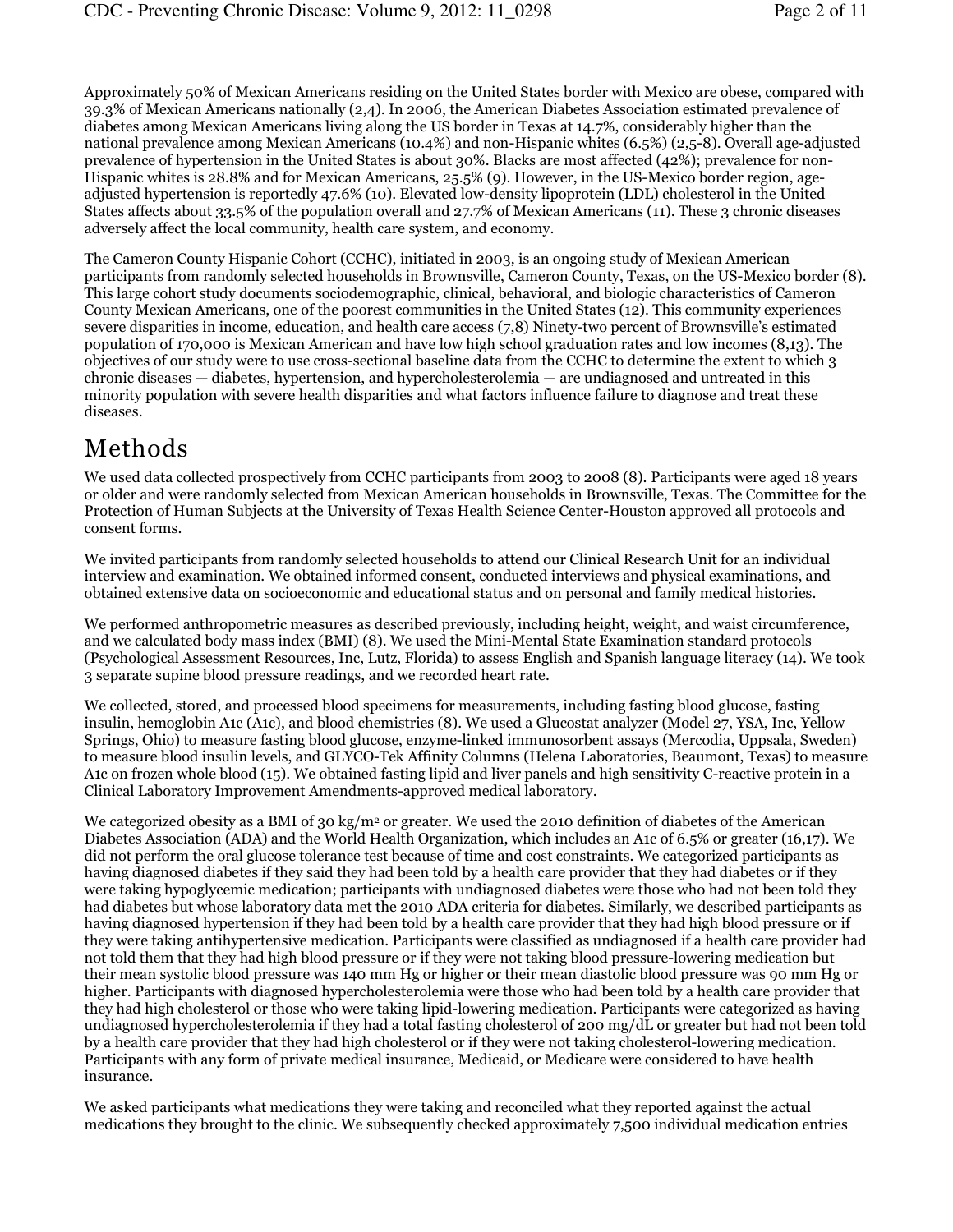against Mexican and American pharmacopeias and Internet searches and categorized medications by indication for diabetes, hypertension, or hypercholesterolemia. Diabetes medications included insulin or any oral hypoglycemic medication (ie, sulfonylureas, biguanides, thiazolidinediones, dipeptidyl peptidase, or α and β glucosidase inhibitors). Hypertension medications included a range of commonly used medications, principally diuretics, α- and β-blocking drugs, α-adrenergic agents, angiotensin-converting enzyme inhibitors, calcium channel blockers, and angiotensin II receptor antagonists. Lipid-lowering drugs included statins, fibrate-class drugs, niacin, omega-3 fatty acids, and cholestyramine. We included drugs with Spanish-language labels or formulations unavailable in the United States and assumed that they had been purchased in Mexico, where prescriptions are not required.

Data were weighted for analysis to correct for sampling bias based on census data to account for age, sex, census tract or block, and household clustering (8). We used student's t test to compare means of groups for continuous variables and the  $\chi^2$  test for categorical variables. We built 6 multivariable logistic regression models with outcomes of "undiagnosed" and "not receiving appropriate medication" for each of the 3 conditions. All independent variables that were significantly associated with the outcomes at significance level  $P < 0.10$  were included in the models. Variables with no contribution to the fit of multivariable models were excluded. We report odds ratios and 95% confidence intervals. The level of significance for all tests was set at  $P < 0.05$ . The analyses used SAS 9.2 TS level 1MO (SAS Institute, Inc, Cary, North Carolina).

### Results

Among the 2,000 participants studied, the weighted prevalence of diabetes was 30.7%, hypertension, 30.5%, and hypercholesterolemia, 48.2%. The combined prevalence among participants of any 1 or more of the 3 chronic conditions, diagnosed or undiagnosed, was 69.6%. Approximately half of participants with diabetes (49.7%) or with hypercholesterolemia (51.3%) and 84% of participants with hypertension had had the condition diagnosed previously.

Several variables were associated with having undiagnosed (Table 1 and Table 2) and untreated (Table 3 and Table 4) diabetes, hypertension, and hypercholesterolemia. To further examine these associations we used a logistic regression model that controlled for confounders and interactions (Table 5). Younger participants were significantly less likely to have had all 3 conditions diagnosed and treated. Sex and country of birth were not associated with diagnosis or treatment, and an association between poverty and diagnosis could not be confirmed in the model.

Education in univariable analyses reduced the likelihood of both diagnosis (Table 1 and Table 2) and treatment (Table 3 and Table 4) of all 3 diseases, but our model (Table 5) confirmed this association only for diabetes. Participants who were employed were significantly less likely to self-report all 3 conditions and to be treated for diabetes and hypercholesterolemia; our model confirmed this effect only for hypercholesterolemia. In both univariable and multivariable analyses, the likelihood of receiving diagnosis and treatment for all 3 diseases was highest for participants who had insurance coverage. All participants with undiagnosed conditions were untreated. More than half of participants with diabetes (55.8%) were untreated among whom 29.9% had insurance and 10% had their diabetes diagnosed (data not shown). Of the drugs being taken for diabetes, 28% appeared to be of Mexican origin, many of which are not available in the United States. Half of participants with hypertension (50.0%) were untreated among whom 30% had insurance and 69.1% had their hypertension diagnosed. Taking lipid-lowering drugs was uncommon. Most participants with elevated cholesterol did not receive treatment (85.1%), among whom 30.7% were insured, and 42.8% had their hypercholesterolemia diagnosed. Few participants with high cholesterol (8.9%) took expensive drugs, such as statins, and only 3.8% reported taking preventive over-the-counter supplements, such as omega-3 fatty acids.

Lack of insurance affected several measurements. Participants with diabetes who had insurance had a mean A1c of 7.9% ( $\pm$ 0.16), but participants without insurance had a higher mean level, 8.6% ( $\pm$ 0.21, P = .005). Overall, the prevalence of other biomarkers for chronic diseases was high. Mean C-reactive protein in participants with diabetes was 5.8 mg/L.

The associations with insurance and employment were complex. Only 28.5% of participants reported having health insurance of any kind, and half of these received Medicare or Medicaid. As expected, the highest rates of health insurance (87%) were among those aged 65 years or older, most of whom were on Medicare. Participants without private insurance were shown in a logistic regression model to be younger, have lower incomes, come from larger families, have been born in Mexico, and have lived less time in Brownsville (data not shown). The strongest predictor in the model of not having insurance, however, was not having completed high school. Very few recipients of Medicare or Medicaid insurance were on managed care (15 of 160 on Medicare managed care and 13 of 158 on Medicaid managed care). Of the 651 participants employed full time, 435 (66.8%) had no health insurance; 300 (91.5%) of 328 participants employed part time had no health insurance.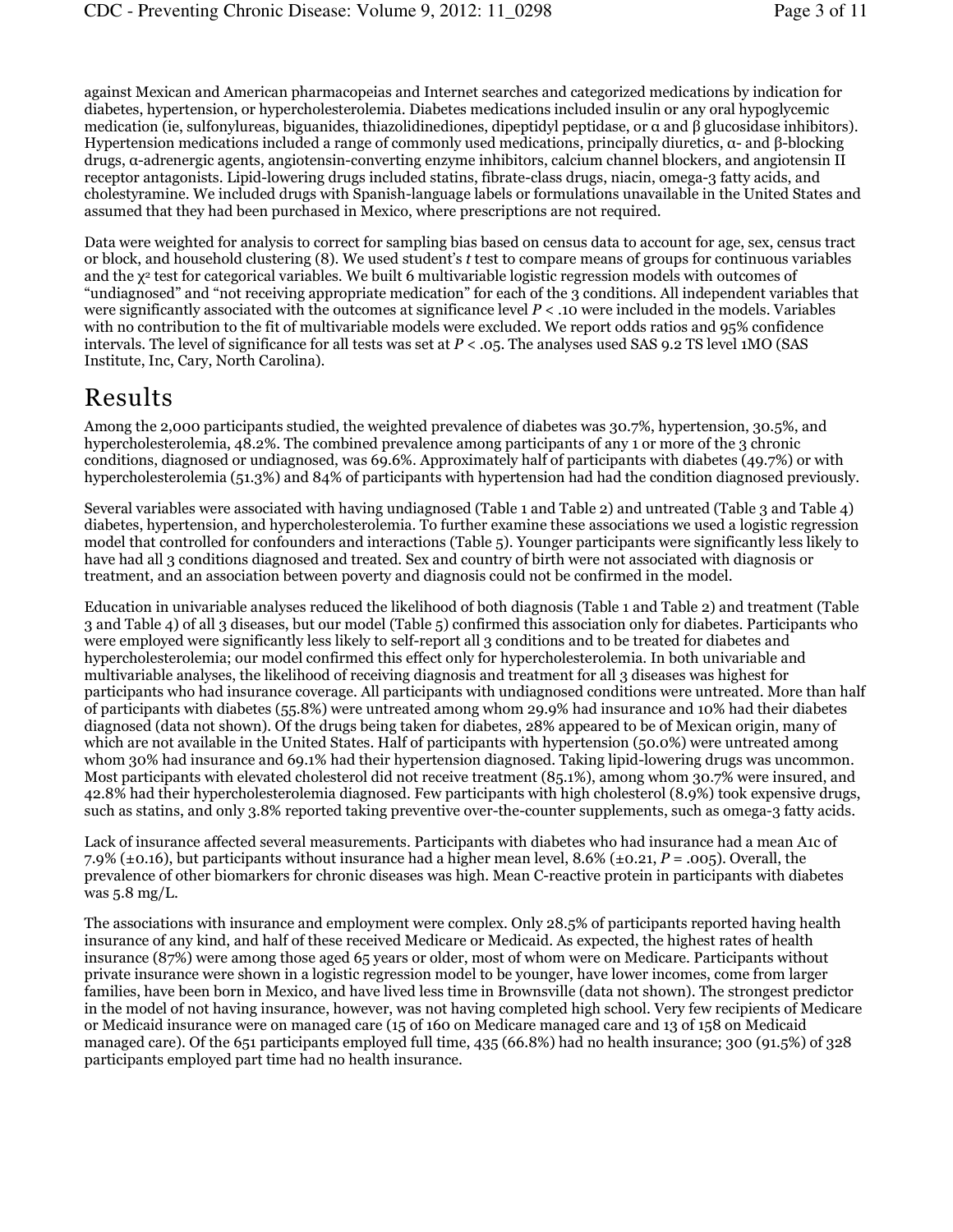## Discussion

We report data from a cohort of community-recruited Mexican Americans with health disparities showing widespread failure to diagnose and treat diabetes, hypertension, and hypercholesterolemia, which are most treatable in early stages. However, the reasons for failure to diagnose and treat these diseases are more complex than lack of access to care. If this failure is not addressed, it will lead to increasing socioeconomic and health care costs.

In our study population, the prevalence of all 3 diseases was higher than that reported in 2001 for the entire US population on the US-Mexico border (7). This is already in line with the prediction from the Centers for Disease Control and Prevention that 1 in 3 people in the United States will have diabetes by 2050 (18), at which time Hispanics are expected to constitute 30% of the US population. Treatment was dependent on diagnosis, but even participants with diagnosed diabetes, hypertension, or hypercholesterolemia often were not on medication, particularly those participants without insurance.

The typical participant with undiagnosed and untreated diabetes was younger, better educated, and had good English literacy. Younger participants were less likely to have had diabetes diagnosed or to be on medication. This may be because younger people do not perceive themselves at risk for diabetes. The high rate of diabetes treatment with medication in participants who had had diabetes diagnosed and had insurance suggests that these participants understood the importance of treatment and accessed treatment; however, the lower level of diagnosis and treatment of diabetes in the better educated participants was unexpected.

Participants self-reported hypertension more frequently than diabetes or hypercholesterolemia, but those participants with diagnosed hypertension who were untreated were younger than those who were treated. Two-thirds of participants with diagnosed hypertension who also had insurance were receiving treatment. This suggests that participants and local physicians understood the importance of treating hypertension.

Most participants with hypercholesterolemia were young, employed, and had not received diagnosis and treatment, suggesting that participants may be unaware of the benefits of treating the disease. In addition, the cost of the most effective cholesterol-lowering drugs, such as statins, could be prohibitive even for the 40% who were insured. We also found that almost none of our participant population used over-the-counter medications that lower cholesterol, such as omega-3 fatty acids. The consequences of failure to address these diseases can be seen in increased rates of poorly controlled diabetes.

In none of our models did we find that income below poverty guidelines had any effect on diagnosis or treatment. However, we did observe a very strong effect in people receiving Medicaid that favored both diagnosis and treatment of all 3 diseases. This finding is consistent with findings from our qualitative focus group studies indicating that people who have Medicaid can get treatment (B.M.R., unpublished data, May 2012). This encourages expectations that the Affordable Health Care Act will benefit a wide population (19). Changes being considered by the US Food and Drug Administration to make common medications for diabetes, hypertension, and hypercholesterolemia available without prescription would be helpful, freeing up clinics and streamlining processes for patients (20). Off-label statins are now available and more affordable (21).

Study participants on Medicare did not get clear benefits from insurance coverage except for the diagnosis of hypertension. Private insurance did not appear to benefit participants, again suggesting lack of awareness of the need for treatment among participants. Factors such as denial of illness and reluctance to seek care are confirmed by a report from France showing lack of diagnosis and treatment of diabetes in many people with access to medical care  $(22)$ .

Our data concerning Medicaid does show that widespread lack of preventive medicine and appropriate medication is to some degree related to lack of health insurance. Hispanic populations have the highest proportion of people without medical insurance in the United States (32.7%) compared with non-Hispanic whites (10.7%), African Americans (19.4%), and the US population overall (15.3%) (23). Most of the uninsured were young, an age group that should be targeted with preventive health care. Failure to obtain insurance in adults aged 65 or younger is related to poverty, as is being a recent immigrant; recent immigrants are also likely to live in poverty (24). Employment as an influence on diagnosis and treatment is complex, because much employment in our study participants involved hourly wages without benefits but with income levels that made them ineligible for Medicaid.

We found that limited education was a stronger independent determinant of not having health insurance than poverty, immigration status, or employment status. Greater educational attainment in this population appears to promise improvement in accessing health benefits and the health care delivery system.

This study has several limitations. Not all participants with 1 or more of the 3 chronic conditions studied may have required medication; however, the high levels of A1c among participants with diabetes suggest that disease not requiring medication is uncommon. In our qualitative study we heard that people may stop taking medication when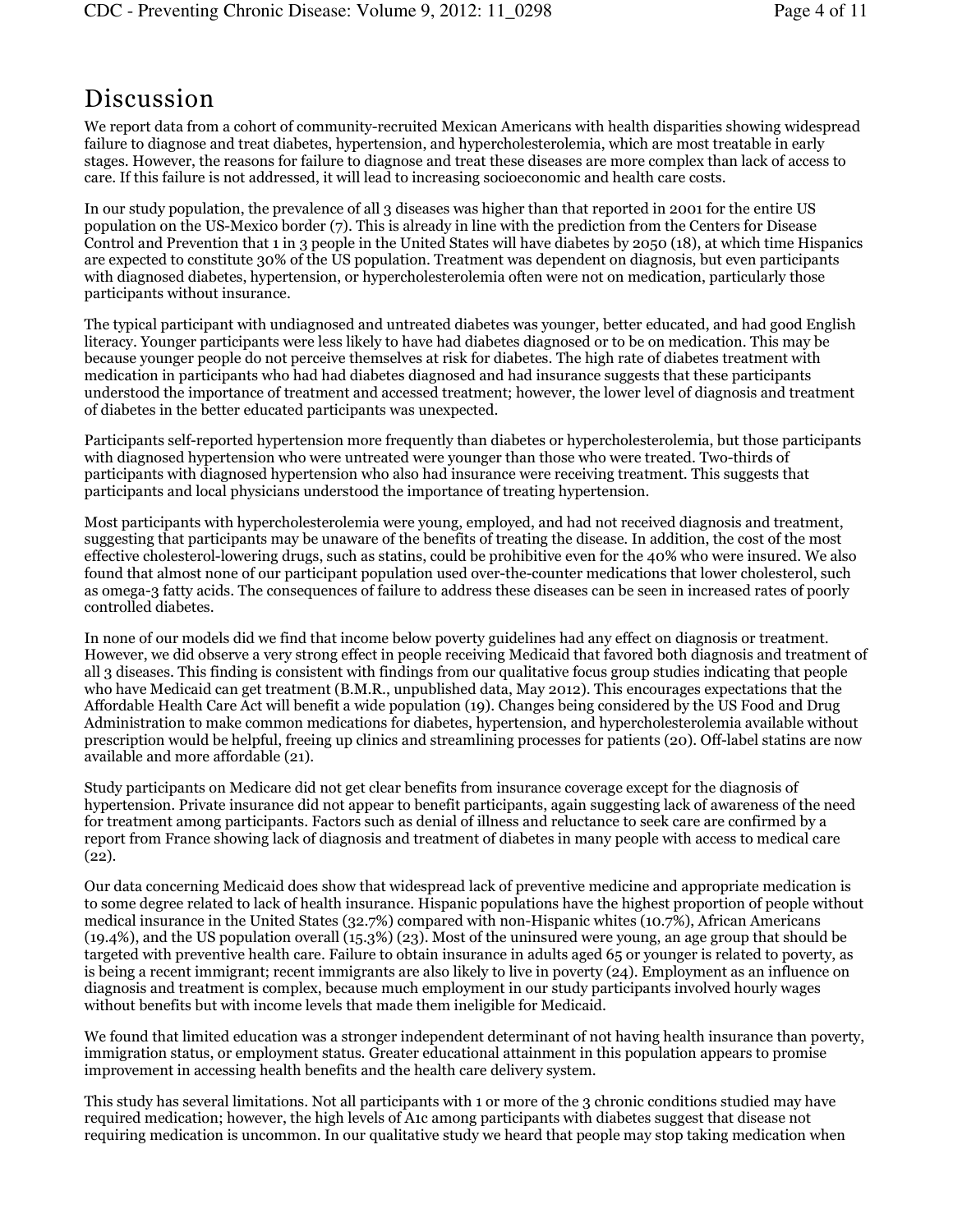they feel better or because the medication makes them feel unwell (B.M.R., unpublished data). Several study participants who were not taking medication may have been treated with medication in the past.

The strengths of our study are that the data are from a large, randomly selected representative population and that it provides a view of the volume of undiagnosed and untreated chronic disease in a community with health disparities. This is a community where local ophthalmologists commonly make the primary diagnosis of diabetes in a patient who seeks care for failing vision and where the only access to diagnosis and treatment for many is a hospital emergency department. The high volume of undiagnosed and untreated diabetes, hypertension, and hypercholesterolemia results in a substantial burden of health care expenditure, economic loss, and premature mortality (24,25).

Our study casts light on a missed opportunity for reducing illness and death from common chronic diseases in a minority population. Addressing this missed opportunity would reduce long-term medical, social, and economic burdens. A large proportion of US health care dollars are spent on end-of-life care (26). We need a shift in public perception of values toward education and prevention in primary care settings (19). Our study provides a portrait of a young, highly disparate, largely uninsured minority population with extensive neglect of chronic disease. In October 2011, the World Economic Forum estimated that by 2030 chronic disease will cost \$47 trillion globally (27). The economic toll of diabetes alone in the workplace in the Lower Rio Grande Valley, where this cohort resides, is estimated to be \$227 million a year in lost wages (28). Preventive medicine is key to controlling the economic effect of chronic diseases in minority communities. Neglecting and ignoring disease trends in populations with health disparities will have costly consequences, not only for those populations but for the nation as a whole.

# Acknowledgments

We thank our cohort recruitment team, particularly Rocio Uribe, Elizabeth Braunstein, and Julie Ramirez; Marcela Montemayor and other laboratory staff for their contribution; Gloria Sanchez for database management; and Christina Villarreal for administrative support. We thank Valley Baptist Medical Center, Brownsville, for providing space for our Center for Clinical and Translational Science Clinical Research Unit. Finally, we thank the community of Brownsville and the participants in this study.

This work was supported by MD000170 P20 from the National Center on Minority Health and Health disparities, and the Centers for Clinical and Translational Science Award 1U54RR023417-01 from the National Center for Research Resources.

# Author Information

Corresponding Author: Susan P. Fisher-Hoch, MD, University of Texas School of Public Health, 80 Fort Brown, Brownsville, TX 78597. Telephone: 956-882-5167. E-mail: susan.p.fisher-hoch@uth.tmc.edu.

Author Affiliations: Kristina P. Vatcheva, Belinda M. Reininger, Joseph B. McCormick, University of Texas School of Public Health, Brownsville, Texas; Susan T. Laing, M. Monir Hossain, M. Hossein Rahbar, Craig L. Hanis, H. Shelton Brown III, University of Texas Health Science Center-Houston, Houston, Texas; Anne R. Rentfro, University of Texas at Brownsville, Brownsville, Texas.

## References

- 1. US Census Bureau. U.S. Hispanic population surpasses 45 million now 15 percent of total. May 1, 2011. http://www.census.gov/newsroom/releases/archives/population/cb08-67.html. Accessed October 15, 2011.
- 2. Emerging Risk Factors Collaboration, Seshasai SR, Kaptoge S, Thompson A, Di Angelantonio E, Gao P, et al. . Diabetes mellitus, fasting glucose, and risk of cause-specific death. N Engl J Med 2011;364(9):829-41. CrossRef PubMed **图**
- 3. Schober SE, Makuc DM, Zhang C, Kennedy-Stephenson J, Burt V. Health insurance affects diagnosis and control of hypercholesterolemia and hypertension among adults aged 20-64: United States, 2005-2008. NCHS Data Brief  $2011$ ; $(57)$ :1-8.
- 4. Stoddard P, He G, Vijayaraghavan M, Schillinger D. Disparities in undiagnosed diabetes among United States-Mexico border populations. Rev Panam Salud Publica 2010;28(3):198-206. PubMed  $\bar{E}$
- 5. Cowie CC, Rust KF, Byrd-Holt DD, Eberhardt MS, Flegal KM, Engelgau MM, et al. Prevalence of diabetes and impaired fasting glucose in adults in the U.S. population: National Health And Nutrition Examination Survey 1999-2002. Diabetes Care 2006;29(6):1263-8. CrossRef & PubMed &
- American Diabetes Association. Diagnosis and classification of diabetes mellitus. Diabetes Care 2006;29(Suppl 6. 1):S43-8. PubMed $\bar{C}$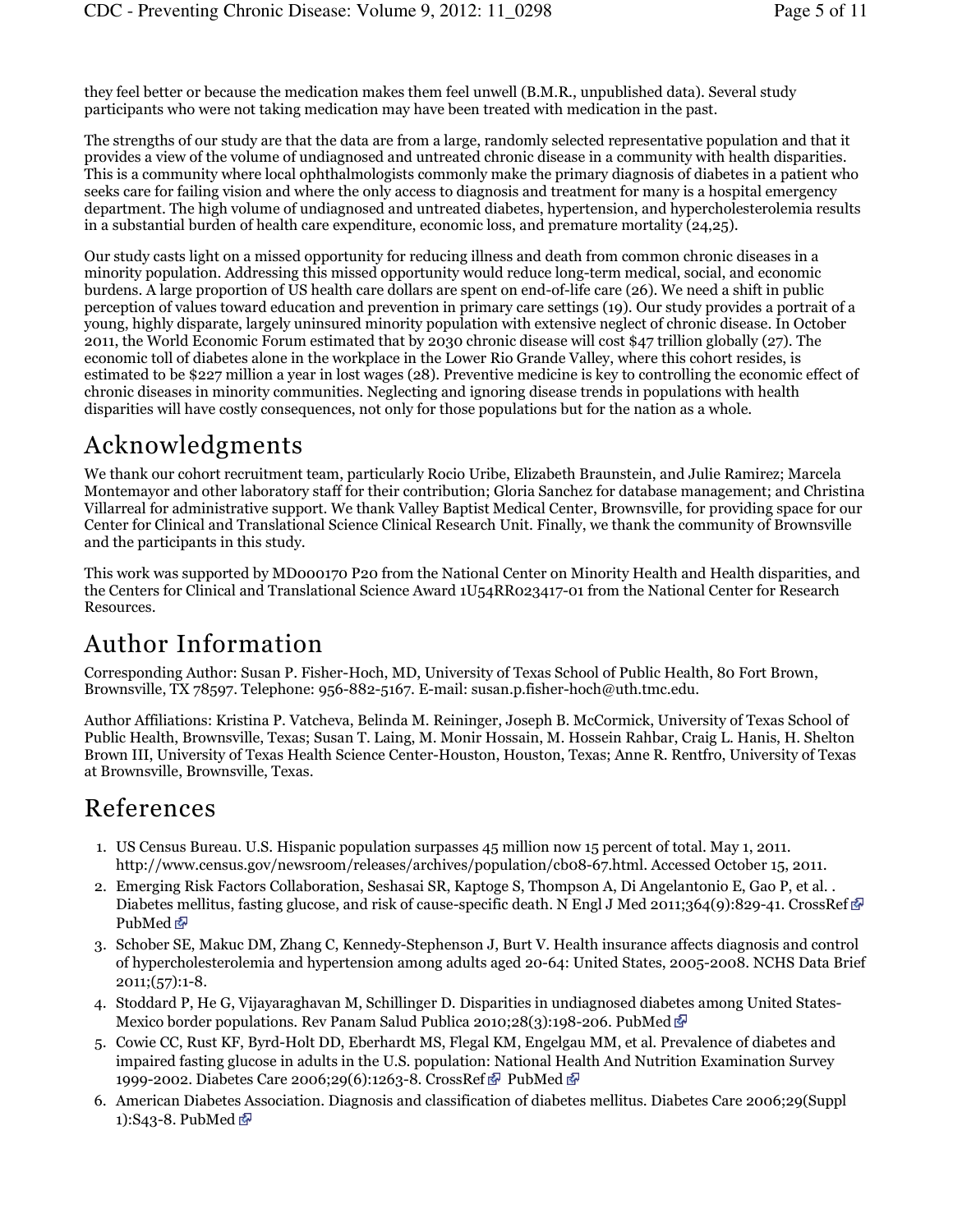- 7. Diaz-Apodaca BA, Ebrahim S, McCormack V, de Cosio FG, Ruiz-Holguin R. Prevalence of type 2 diabetes and impaired fasting glucose: cross-sectional study of multiethnic adult population at the United States-Mexico border. Rev Panam Salud Publica 2010;28(3):174-81. CrossRef PubMed P
- Fisher-Hoch SP, Rentfro AR, Salinas JJ, Perez A, Brown HS, Reininger BM, et al. Socioeconomic status and 8. prevalence of obesity and diabetes in a Mexican American community, Cameron County, Texas, 2004-2007. Prev Chronic Dis 2010;7(3):A53. http://www.cdc.gov/pcd/issues/2010/May/09\_0170.htm. PubMed  $\Phi$
- 9. Keenan NL, Rosendorf KA. Prevalence of hypertension and controlled hypertension United States, 2005-2008. MMWR Surveill Summ 2011;60 Suppl:94-7. PubMed  $\bar{C}$
- 10. Vijayaraghavan M, He G, Stoddard P, Schillinger D. Blood pressure control, hypertension, awareness, and treatment in adults with diabetes in the United States-Mexico border region. Rev Panam Salud Publica 2010;28  $(3):164-73.$  CrossRef  $\mathbb{F}$  PubMed  $\mathbb{F}$
- Centers for Disease Control and Prevention. Vital signs: prevalence, treatment, and control of high levels of low-11. density lipoprotein cholesterol — United States, 1999-2002 and 2005-2008. MMWR Morb Mortal Wkly Rep 2011;60(4):109-14. PubMed P
- Federal Reserve Bank of Dallas. Southwest economy. Issue 1, January/February 2008. 12. http://www.dallasfed.org/index.cfm. Accessed May 12, 2011.
- US Census Bureau. Fact sheet: Cameron County, Texas. 2010. 13. http://factfinder2.census.gov/faces/nav/jsf/pages/index.xhtml. Accessed March 12, 2013.
- 14. Tombaugh TN, McIntyre NJ. The Mini-Mental State Examination: a comprehensive review. J Am Geriatr Soc 1992;40(9):922-35. PubMed  $\bar{C}$
- 15. Selvin E, Coresh J, Zhu H, Folsom A, Steffes MW. Measurement of HbA1c from stored whole blood samples in the Atherosclerosis Risk in Communities study. J Diabetes 2010;2(2):118-24. CrossRef PubMed PubMed
- 16. American Diabetes Association. Standards of medical care in diabetes 2010 [published correction appears in Diabetes Care 2010;33(3):692]. Diabetes Care 2010;33 Suppl 1:S11-61. CrossRef  $\mathbb{F}$  PubMed  $\mathbb{F}$
- World Health Organization. Use of glycated haemoglobin (HbA1c) in the diagnosis of diabetes mellitus: 17. abbreviated report of a WHO consultation. Geneva (CH): WHO Press; 2011. Report No. WHO/NMH/CHP/CPM/11.1. http://www.who.int/diabetes/publications/report-hba1c\_2011.pdf. Accessed August 15, 2011.
- 18. Number of Americans with diabetes projected to double or triple by 2050. Centers for Disease Control and Prevention. http://www.cdc.gov/media/pressrel/2010/r101022.html. Accessed October 29, 2011.
- The Affordable Health Care Act. US Department of Health and Human Services. 19. http://www.whitehouse.gov/healthreform/healthcare-overview/. Accessed March 8, 2012.
- 20. Regulators consider waiving prescription for diabetes, cholesterol and other widely used drugs. Healthcare Packaging. http://www.healthcarepackaging.com/archives/2012/03/fda\_considering\_waiving\_some\_p.php. Accessed March 9, 2012.
- 21. Lipitor will be generic and much cheaper soon. Scott Pelley. CBS Evening News. November 25, 2011 6:51 pm. http://www.cbsnews.com/8301-18563\_162-57331390/lipitor-will-be-generic-and-much-cheaper-soon/. Accessed June 15 2012
- 22. Hirtzlin I, Fagot-Campagna A, Girard-Le Gallo I, Vallier N, Poutignat N, Weill A, et al. Screening for diabetes in France: data from the 2000-2001 cohort of the national medical insurance system. Rev Epidemiol Sante Publique 2004;52(2):119-26. CrossRef *PubMed PubMed*
- DeNavas-Walt C, Proctor BD, Smith J. Income, poverty, and health insurance coverage in the United States: 2010. 23. Washington (DC): US Census Bureau; 2011. http://www.census.gov/prod/2011pubs/p60-239.pdf. Accessed March 12, 2012.
- McClay B. Collective provides health care to illegal immigrants. http://ktar.com/category/local-news-24. articles/20110711/Collective-provides-health-care-to-illegal-immigrants/. Accessed July 13, 2011.
- Carrasquillo O, Carrasquillo AI, Shea S. Health insurance coverage of immigrants living in the United States: 25. differences by citizenship status and country of origin. Am J Public Health 2000;90(6):917-23. CrossRef PubMed **配**
- 26. Hillson RM, Hockaday TD, Newton DJ, Pim B. Delayed diagnosis of non–insulin-dependent diabetes is associated with greater metabolic and clinical abnormality. Diabet Med 1985;2(5):383-6. CrossRef PubMed PubMed
- 27. Brooks D. Death and budgets. The New York Times. July 14, 2011. http://www.nytimes.com/2011/07/15/opinion/15brooks.html?ref=global-home. Accessed July 15, 2011.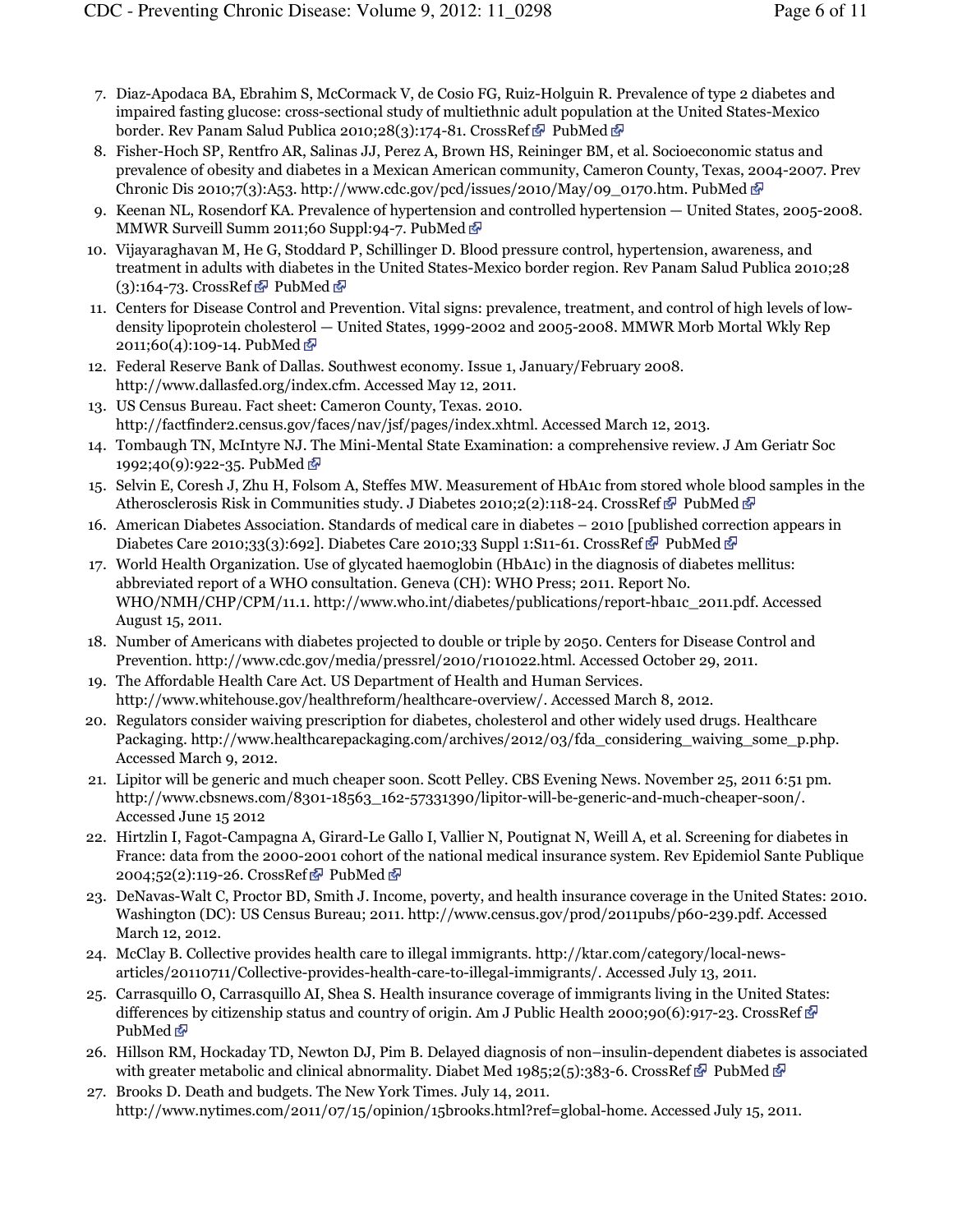- 28. Bloom DE, Cafiero ET, Jane-Llopis E, Abrahams-Gessel S, Bloom LR, Fathima S, et al. The global economic burder of non-communicable diseases. Geneva (CH): World Economic Forum; 2011.
- 29. Brown III HS, Perez A, Yarnell LM, Hanis C, Fisher-Hoch SP, McCormick JB. Diabetes and employment productivity: does diabetes management matter? Am J Manag Care 2011;17(8):569-76. PubMed  $\Phi$

# Tables

#### Table 1. Univariable Analysis of Weighted Data for Continuous Variables for Return Diagnosis, Cameron County Hispanic Cohort (N = 2,000), 2000–2008

|                         |                  |               | Diabetes ( $n = 593$ )                | Hypertension ( $n = 633$ )         |                                       | Hypercholesterolemia (n =<br>958) |                                    |  |
|-------------------------|------------------|---------------|---------------------------------------|------------------------------------|---------------------------------------|-----------------------------------|------------------------------------|--|
| <b>Variable</b>         | <b>Diagnosed</b> | Mean<br>(SE)  | Mean<br><b>Difference</b><br>(95% CI) | Mean<br>(SE)                       | Mean<br><b>Difference</b><br>(95% CI) | Mean<br>(SE)                      | <b>Mean Difference</b><br>(95% CI) |  |
|                         | Yes              | 57.4<br>(1.1) |                                       | 60.1<br>(0.9)                      |                                       | 54.5<br>(1.1)                     |                                    |  |
| Age in years            | <b>No</b>        | 48.8<br>(1.8) | 8.6 (4.7 to 12.6)                     | 54.1<br>(2.5)                      | 5.9 (1.2 to 10.7)                     | 48.0<br>(1.5)                     | $6.5(2.9 \text{ to } 10.1)$        |  |
| Household size          | Yes              | 3.4<br>(1.2)  | $-0.12$ ( $-0.51$ to                  | 3.2<br>(0.1)                       | $0.01 (-0.4 to$                       | 3.4<br>(0.1)                      | $-0.2$ ( $-0.6$ to 0.10)           |  |
|                         | <b>No</b>        | 3.5<br>(0.2)  | 0.27)                                 | 3.2<br>(0.2)                       | 0.4)                                  | 3.7<br>(0.1)                      |                                    |  |
| Higher level of         | Yes              | 7.7<br>(0.3)  | $-1.99$ ( $-2.9$ to                   | 8.3<br>(0.3)<br>$-0.5$ ( $-1.7$ to |                                       | 8.9<br>(0.3)                      | $-1.4$ ( $-2.2$ to                 |  |
| education               | <b>No</b>        | 9.7<br>(0.4)  | $-1.1)$                               | 8.8<br>(0.6)                       | 0.6)                                  | 10.3<br>(0.3)                     | $-0.6$ )                           |  |
| MMSE: Spanish           | Yes              | 30.6<br>(1.6) | $-1.8$ ( $-6.57$ to                   | 32.4<br>(1.0)                      |                                       | 32.3<br>(1.2)                     |                                    |  |
| test score <sup>a</sup> | <b>No</b>        | 32.4<br>(1.8) | 2.89)                                 | 31.4<br>(4.0)                      | 1.0 $(-7.6 \text{ to } 9.5)$          | 34.1<br>(1.3)                     | $-1.8$ (-5.2 to 1.6)               |  |
| MMSE: English           | Yes              | 17.6<br>(1.6) | $-7.69$ ( $-12.5$ to                  | 20.3<br>(1.4)                      | $-2.2$ ( $-7.6$ to                    | 21.6<br>(1.3)                     | $-4.6$ ( $-8.2$ to<br>$-1.0$       |  |
| test score <sup>a</sup> | <b>No</b>        | 25.3<br>(1.8) | $-2.9$                                | 22.4<br>(2.5)                      | 3.3)                                  | 26.2<br>(1.4)                     |                                    |  |
| Years resident in       | <b>Yes</b>       | 30.9<br>(1.3) |                                       | 32.1<br>(1.4)                      | $3.5$ (-4.6 to -                      | 28.2<br>(1.3)                     |                                    |  |
| <b>Brownsville</b>      | <b>No</b>        | 26.7<br>(2.0) | 4.2 $(-0.3$ to 8.6)                   | 28.7<br>(4.6)                      | 11.5)                                 | 24.8<br>(2.1)                     | $3.4$ (-1.5 to 8.2)                |  |

Abbreviations: MMSE, Mini-Mental State Examination; SE, standard error; CI, confidence interval. <sup>a</sup> English and Spanish literacies are assessed using the language panels from the MMSE package. Scores are from 0 to 45 points on each test (14).

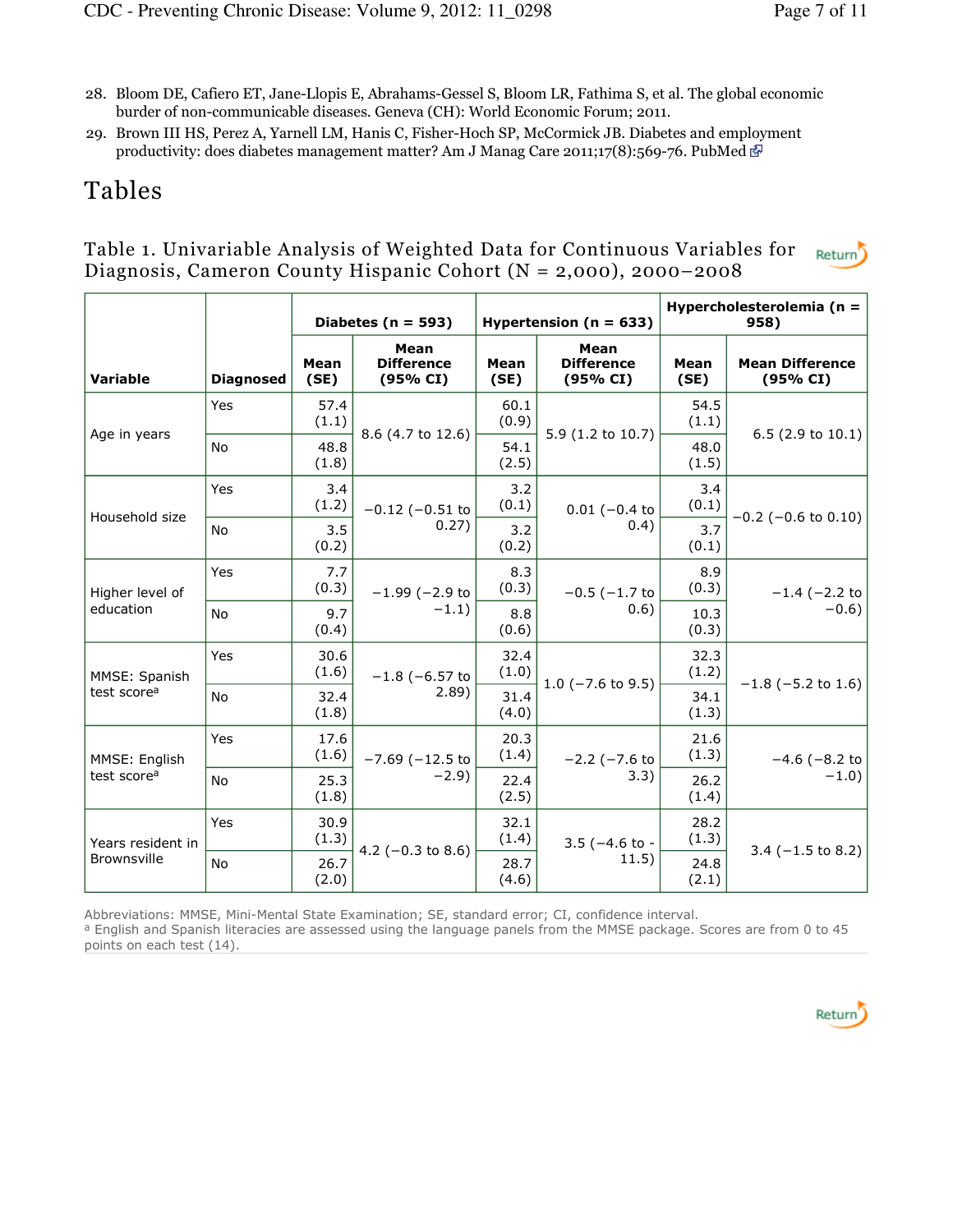|                                       | Diabetes ( $n = 593$ )                         |                              | Hypertension ( $n = 633$ )                     |                              | Hypercholesterolemia (n =<br>958)              |                            |
|---------------------------------------|------------------------------------------------|------------------------------|------------------------------------------------|------------------------------|------------------------------------------------|----------------------------|
| <b>Categorical</b><br><b>Variable</b> | <b>Undiagnosed</b><br>n/Total (%) <sup>a</sup> | OR (95%<br>$CI$ <sup>b</sup> | <b>Undiagnosed</b><br>n/Total (%) <sup>a</sup> | OR (95%<br>$CI$ <sup>b</sup> | <b>Undiagnosed</b><br>n/Total (%) <sup>a</sup> | OR (95%<br>CI <sub>b</sub> |
| Male                                  | 99/200 (54.6)                                  | $0.95(0.62 -$                | 38/203 (17.0)                                  | $1.24(0.72 -$                | 181/354 (50.9)                                 | $1.09(0.76 -$<br>1.57)     |
| Female                                | 198/392 (55.9)                                 | 1.44)                        | 60/431 (14.2)                                  | 2.15)                        | 290/614 (48.7)                                 | [Reference]                |
| Born in Mexico                        | 208/405 (54.6)                                 | $0.94(0.59 -$<br>1.48)       | 65/409 (15.4)                                  | $1.07(0.57 -$<br>1.99)       | 323/656 (48.1)                                 | $0.81(0.54 -$<br>1.20)     |
| Born in USA                           | 86/183 (36.8)                                  | [Reference]                  | 30/216 (14.5)                                  | [Reference]                  | 145/300 (53.5)                                 | [Reference]                |
| Graduated from<br>high school         | 111/190 (67.6)                                 | 2.19 (1.39-<br>3.46)         | 39/197 (21.4)                                  | $1.89(1.11 -$<br>3.23)       | 221/403 (57.0)                                 | $1.65(1.14-$<br>2.39)      |
| Not graduated<br>from high school     | 186/401 (48.8)                                 | [Reference]                  | 59/435 (12.6)                                  | [Reference]                  | 250/564 (44.5)                                 | [Reference]                |
| Employed                              | 153/251 (64.1)                                 | 1.80 (1.17-<br>2.77)         | 52/236 (23.0)                                  | $2.34(1.23 -$<br>4.47)       | 255/458 (59.3)                                 | $2.06(1.46 -$<br>2.91)     |
| Not employed                          | 144/341 (49.7)                                 | [Reference]                  | 46/398 (11.3)                                  | [Reference]                  | 216/510 (41.4)                                 | [Reference]                |
| Income below<br>poverty<br>quidelines | 240/487 (54.7)                                 | $0.86(0.52 -$<br>1.41)       | 79/508 (15.0)                                  | $0.83(0.43 -$<br>1.61)       | 351/735 (49.0)                                 | $0.87(0.61 -$<br>1.25)     |
| Income above<br>poverty<br>guidelines | 57/105 (58.5)                                  | 1<br>[Reference]             | 19/126 (17.4)                                  | 1.<br>[Reference]            | 120/233 (52.5)                                 | [Reference]                |
| Receiving<br>Medicaid <sup>c</sup>    | 17/74 (26.8)                                   | $0.22(0.11 -$<br>0.44)       | 3/93(3.7)                                      | $0.13(0.04 -$<br>0.43)       | 33/100 (30.1)                                  | $0.33(0.20 -$<br>(0.57)    |
| Receiving<br>Medicared                | 28/82 (45.6)                                   | $0.51(0.26 -$<br>0.99        | 6/111(7.6)                                     | $0.28(0.07 -$<br>1.05)       | 32/109 (38.2)                                  | $0.48(0.23 -$<br>0.99)     |
| Private<br>insurance                  | 42/66 (67.5)                                   | 1.26 (0.60-<br>2.66)         | 11/74 (16.3)                                   | $0.65(0.30 -$<br>1.45)       | 63/133 (47.7)                                  | $0.70(0.42 -$<br>1.17)     |
| Uninsured                             | 210/373 (62.3)                                 | 1.<br>[Reference]            | 78/355 (23.0)                                  | [Reference]                  | 343/626 (56.5)                                 | [Reference]                |

Table 2. Univariable Analysis of Weighted Data for Categorical Variables for Diagnosis, Cameron County Hispanic Cohort (N = 2,000), 2000–2008

Abbreviations: OR, odds ratio; CI, confidence interval.

<sup>a</sup> Percentages use weighted data.

**b** ORs are for not self-reporting diagnosis for each variable.

c Medicaid refers to Medicaid or Medicaid managed care.

<sup>d</sup> Medicare refers to Medicare or Medicare managed care.

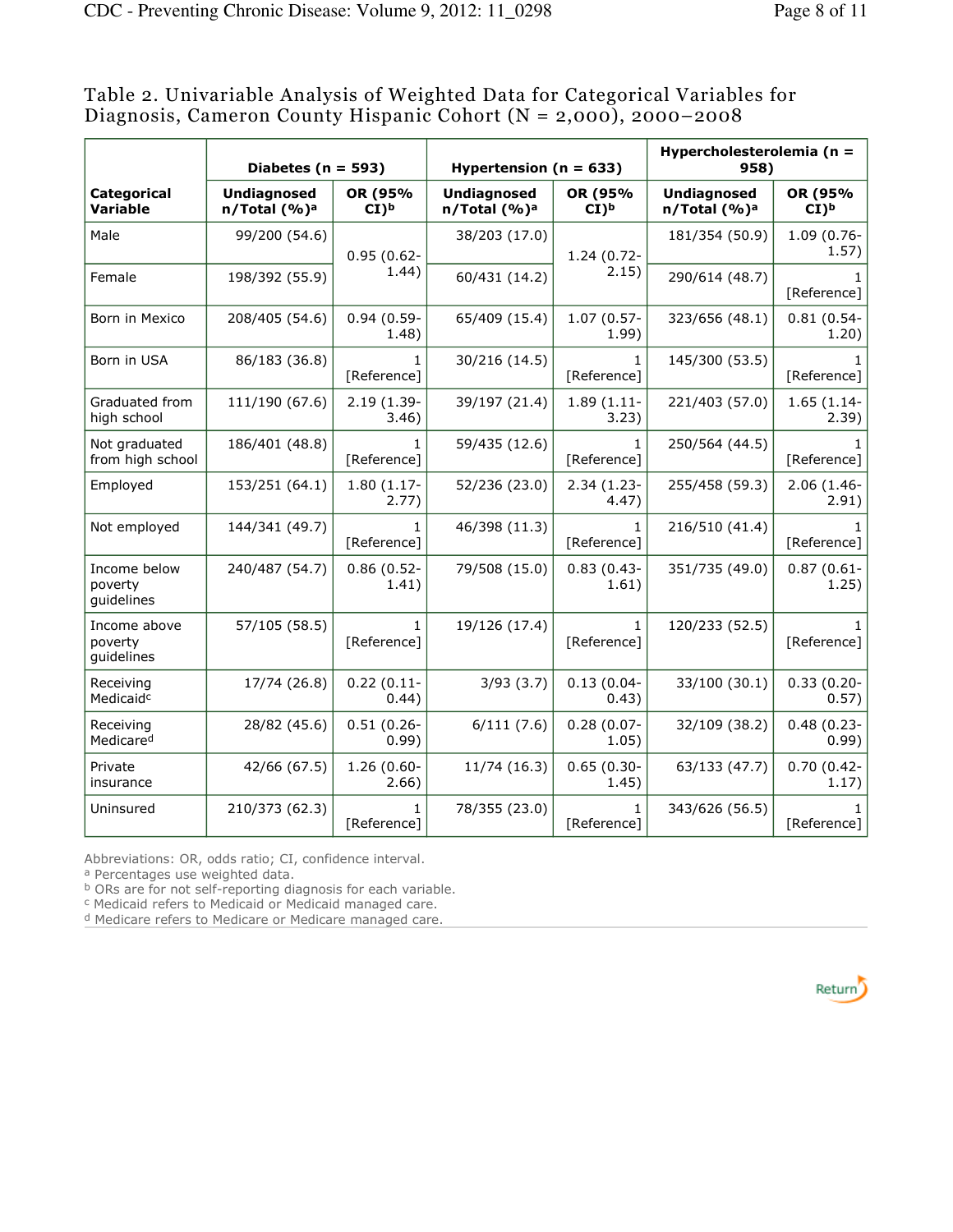|                     |                                   |               | Diabetes ( $n = 593$ )                |                                              | Hypertension ( $n =$<br>633)          | Hypercholesterolemia (n<br>$= 958$ |                                    |  |
|---------------------|-----------------------------------|---------------|---------------------------------------|----------------------------------------------|---------------------------------------|------------------------------------|------------------------------------|--|
| <b>Variable</b>     | <b>Using</b><br><b>Medication</b> | Mean<br>(SE)  | Mean<br><b>Difference</b><br>(95% CI) | Mean<br>(SE)                                 | Mean<br><b>Difference</b><br>(95% CI) | Mean<br>(SE)                       | <b>Mean Difference</b><br>(95% CI) |  |
| Age in years        | Yes                               | 57.9<br>(1.1) | 8.7 (4.9 to 12.4)                     | 64.8<br>(1.0)                                | 12.8 (10.1 to                         | 63.1<br>(1.3)                      |                                    |  |
|                     | No                                | 49.2<br>(1.7) |                                       | 52.0<br>(1.3)                                | 15.6)                                 | 49.0<br>(1.0)                      | 14.1 (11.0 to 17.2)                |  |
| Household size      | Yes                               | 3.5<br>(0.2)  | $-0.1$ ( $-0.4$ to                    | 3.0<br>(0.1)                                 | $-0.6$ ( $-0.9$ to                    | 2.9<br>(0.2)                       | $-0.8$ (-1.2 to                    |  |
|                     | <b>No</b>                         | 3.5<br>(0.1)  | 0.3)                                  | 3.5<br>(0.1)                                 | $-0.2$ )                              | 3.7<br>(0.1)                       | $-0.3$ )                           |  |
| Higher level of     | Yes                               | 7.6<br>(0.3)  | $-2.0$ ( $-2.9$ to                    | 7.9<br>(0.4)                                 | $-1.2$ ( $-2.1$ to                    | 7.3<br>(0.5)                       | $-2.6$ ( $-3.6$ to                 |  |
| education           | No                                | 9.6<br>(0.3)  | $-1.1)$                               | 9.0<br>(0.3)                                 | $-0.3$ )                              | 10.0<br>(0.2)                      | $-1.6$ )                           |  |
| <b>MMSE Spanish</b> | Yes                               | 30.8<br>(1.6) | $-1.3$ ( $-5.9$ to                    | 33.1<br>(1.3)                                | $2.0$ (-2.8 to                        | 30.9<br>(2.2)                      |                                    |  |
| scorea              | <b>No</b>                         | 32.1<br>(1.7) | 3.3)                                  | 31.1<br>(1.8)                                | 6.7)                                  | 33.7<br>(1.0)                      | $-2.8$ ( $-7.6$ to 2.0)            |  |
| MMSE English        | <b>Yes</b>                        | 17.0<br>(1.6) | $-8.2$ ( $-13.0$ to                   | 18.9<br>(1.7)                                |                                       | 16.6<br>(2.3)                      | $-8.8$ ( $-13.7$ to                |  |
| scorea              | No                                | 25.2<br>(1.7) | $-3.5)$                               | $-4.1$ ( $-8.7$ to<br>(0.4)<br>23.0<br>(1.6) |                                       | 25.4<br>(1.0)                      | $-4.0$                             |  |
| Years resident      | Yes                               | 30.9<br>(1.4) | $3.9$ (-0.4 to                        | 36.3<br>(1.9)                                | 10.6 (6.7 to                          | 36.2<br>(2.1)                      |                                    |  |
| in Brownsville      | No                                | 27.0<br>(1.8) | 8.2)                                  | 25.7<br>(1.9)                                | 14.5)                                 | 24.7<br>(1.4)                      | 11.5 (6.6 to 12.4)                 |  |

Table 3. Univariable Analysis of Weighted Data for Continuous Variables for Treatment, Cameron County Hispanic Cohort (N = 2,000), 2000–2008

Abbreviations: MMSE, Mini-Mental State Examination; SE, standard error; CI, confidence interval.

<sup>a</sup> English and Spanish literacies are assessed using the language panels from the MMSE package (14).

| Table 4. Univariable Analysis of Weighted Data for Categorical Variables for Return |  |
|-------------------------------------------------------------------------------------|--|
| Treatment, Cameron County Hispanic Cohort $(N = 2,000)$ , 2000–2008                 |  |

|                 | Diabetes ( $n = 593$ )                                   |                            | Hypertension ( $n = 633$ )                  |                                | Hypercholesterolemia (n =<br>958)           |                            |
|-----------------|----------------------------------------------------------|----------------------------|---------------------------------------------|--------------------------------|---------------------------------------------|----------------------------|
| <b>Variable</b> | Not on<br>Medication,<br>$n$ /total $(\% )$ <sup>a</sup> | OR (95%<br>CI <sub>b</sub> | Not on<br>Medication,<br>$n$ /total $(%)^a$ | OR (95%<br>$CI$ ) <sub>p</sub> | Not on<br>Medication,<br>$n$ /total $(%)^a$ | OR (95%<br>CI <sub>b</sub> |
| Male            | 111/200 (60.2)                                           | $1.00(0.65 -$<br>1.52)     | 98/203 (39.4)                               | $0.73(0.50 -$<br>1.06)         | 305/354 (84.2)                              | $1.01(0.64 -$<br>1.60)     |
| Female          | 220/393 (60.3)                                           | [Reference]                | 219/431 (47.2)                              | [Reference]                    | 519/614 (84.1)                              | [Reference]                |
| Born in Mexico  | 231/405 (59.4)                                           | $0.92(0.59 -$<br>1.45)     | 204/409 (44.0)                              | $1.00(0.68 -$<br>1.48)         | 563/656 (84.3)                              | $1.00(0.61 -$<br>1.62)     |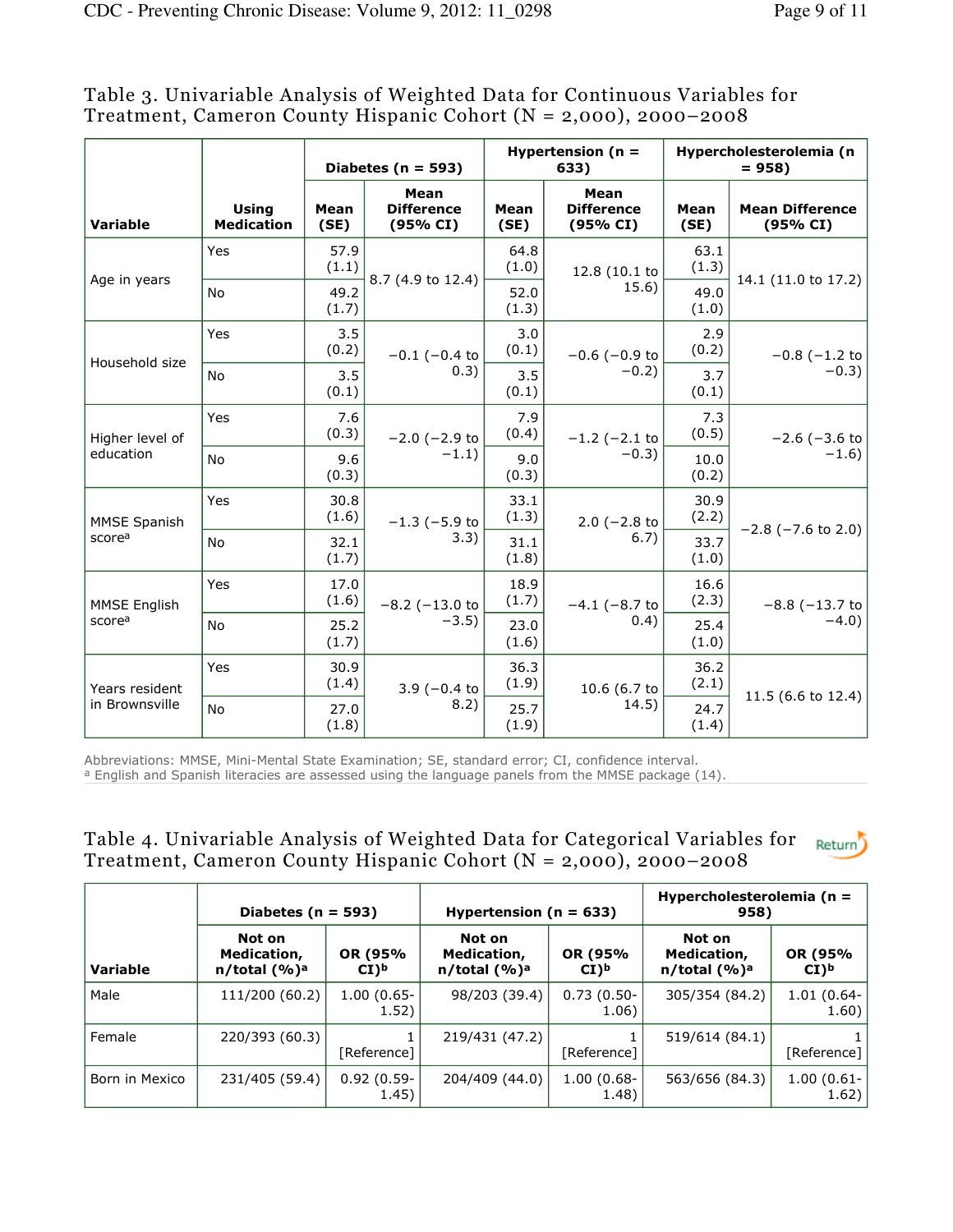|                                       | Diabetes ( $n = 593$ )                      |                            | Hypertension ( $n = 633$ )                        |                            | Hypercholesterolemia (n =<br>958)           |                             |
|---------------------------------------|---------------------------------------------|----------------------------|---------------------------------------------------|----------------------------|---------------------------------------------|-----------------------------|
| <b>Variable</b>                       | Not on<br>Medication,<br>$n$ /total $(%)^a$ | OR (95%<br>CI <sub>b</sub> | Not on<br>Medication,<br>n/total (%) <sup>a</sup> | OR (95%<br>CI <sub>b</sub> | Not on<br>Medication,<br>$n$ /total $(%)^a$ | OR (95%<br>CI) <sub>b</sub> |
| Born in USA                           | 97/184 (61.4)                               | 1.<br>[Reference]          | 108/216 (43.9)                                    | 1.<br>[Reference]          | 253/300 (84.3)                              | [Reference]                 |
| Graduated<br>from high<br>school      | 126/191 (73.6)                              | 2.46 (1.55-<br>3.90)       | 117/197 (53.4)                                    | 1.74 (1.17-<br>2.59)       | 461/564 (79.4)                              | 2.67 (1.64-<br>4.35)        |
| Not graduated<br>from high<br>school  | 205/401 (53.2)                              | [Reference]                | 199/435 (39.8)                                    | 1.<br>[Reference]          | 363/403 (91.2)                              | [Reference]                 |
| Employed                              | 164/251 (68.8)                              | 1.82 (1.19-<br>2.81)       | 149/236 (61.0)                                    | $2.92(1.81 -$<br>4.71)     | 431/458 (94.8)                              | $6.17(3.49 -$<br>10.91)     |
| Not employed                          | 167/342 (54.8)                              | 1.<br>[Reference]          | 168/398 (34.9)                                    | 1<br>[Reference]           | 393/510 (74.8)                              | [Reference]                 |
| Income below<br>poverty<br>quidelines | 271/488 (60.0)                              | $0.95(0.58 -$<br>1.60)     | 240/508 (40.9)                                    | $0.48(0.30 -$<br>0.78)     | 611/735 (82.2)                              | $0.44(0.24-$<br>0.82)       |
| Income above<br>poverty<br>guidelines | 60/105 (61.2)                               | [Reference]                | 77/126 (59.1)                                     | 1<br>[Reference]           | 213/233 (91.3)                              | [Reference]                 |
| Receiving<br>Medicaid <sup>c</sup>    | 21/72 (31.6)                                | $0.22(0.12 -$<br>0.42)     | 21/93 (18.8)                                      | $0.15(0.08 -$<br>0.30)     | 64/100 (57.3)                               | $0.12(0.06 -$<br>0.22)      |
| Receiving<br>Medicared                | 34/82 (50.9)                                | $0.50(0.27 -$<br>0.94)     | 30/111 (22.5)                                     | $0.19(0.11 -$<br>0.35)     | 66/109 (65.9)                               | $0.17(0.09 -$<br>0.33)      |
| Private<br>insurance                  | 44/66 (70.9)                                | $1.18(0.56 -$<br>2.49)     | 43/74 (58.4)                                      | $0.93(0.49 -$<br>1.74)     | 121/133 (91.5)                              | $0.94(0.41 -$<br>2.18)      |
| Uninsured                             | 232/373 (67.4)                              | [Reference]                | 223/355 (60.3)                                    | 1<br>[Reference]           | 573/626 (92.0)                              | [Reference]                 |

Abbreviations: CI, confidence interval; OR, odds ratio.

<sup>a</sup> Percentages use weighted data.

<sup>b</sup> Odds ratios are for not receiving appropriate medication for the condition for each variable.

<sup>c</sup> Medicaid refers to Medicaid or Medicaid Managed Care.

<sup>d</sup> Medicare refers to Medicare or Medicare Managed Care.

#### Table 5. Multivariable Analysis Using Weighted Data of Factors Associated Return<sup>2</sup> With Being Undiagnosed and Not on Medication for Diabetes, Hypertension, and Hypercholesterolemia, Cameron County Hispanic Cohort (N = 2,000), 2000–2008

|                                                    | Diabetes ( $n =$<br>593) | Hypertension ( $n =$<br>633) | Hypercholesterolemia (n =<br>958) |  |  |  |
|----------------------------------------------------|--------------------------|------------------------------|-----------------------------------|--|--|--|
| <b>Variable</b>                                    | OR <sup>a</sup> (95% CI) | OR <sup>a</sup> (95% CI)     | OR <sup>a</sup> (95% CI)          |  |  |  |
| Likelihood of not having condition diagnosed       |                          |                              |                                   |  |  |  |
| Older ageb                                         | $0.98(0.96-0.99)$        | $1.01(0.98-1.03)$            | $0.98(0.97-0.99)$                 |  |  |  |
| Sex (male vs female)                               | $0.79(0.51-1.23)$        | $1.26(0.67-2.38)$            | $0.90(0.61-1.33)$                 |  |  |  |
| Higher level of education <sup>b</sup>             | 1.79 (1.08-2.97)         | $1.85(0.93-3.69)$            | $1.42(0.92-2.19)$                 |  |  |  |
| Employed (vs other employment status) <sup>b</sup> | $1.20(0.76-1.90)$        | <b>NA</b>                    | $1.80(1.17-2.77)$                 |  |  |  |